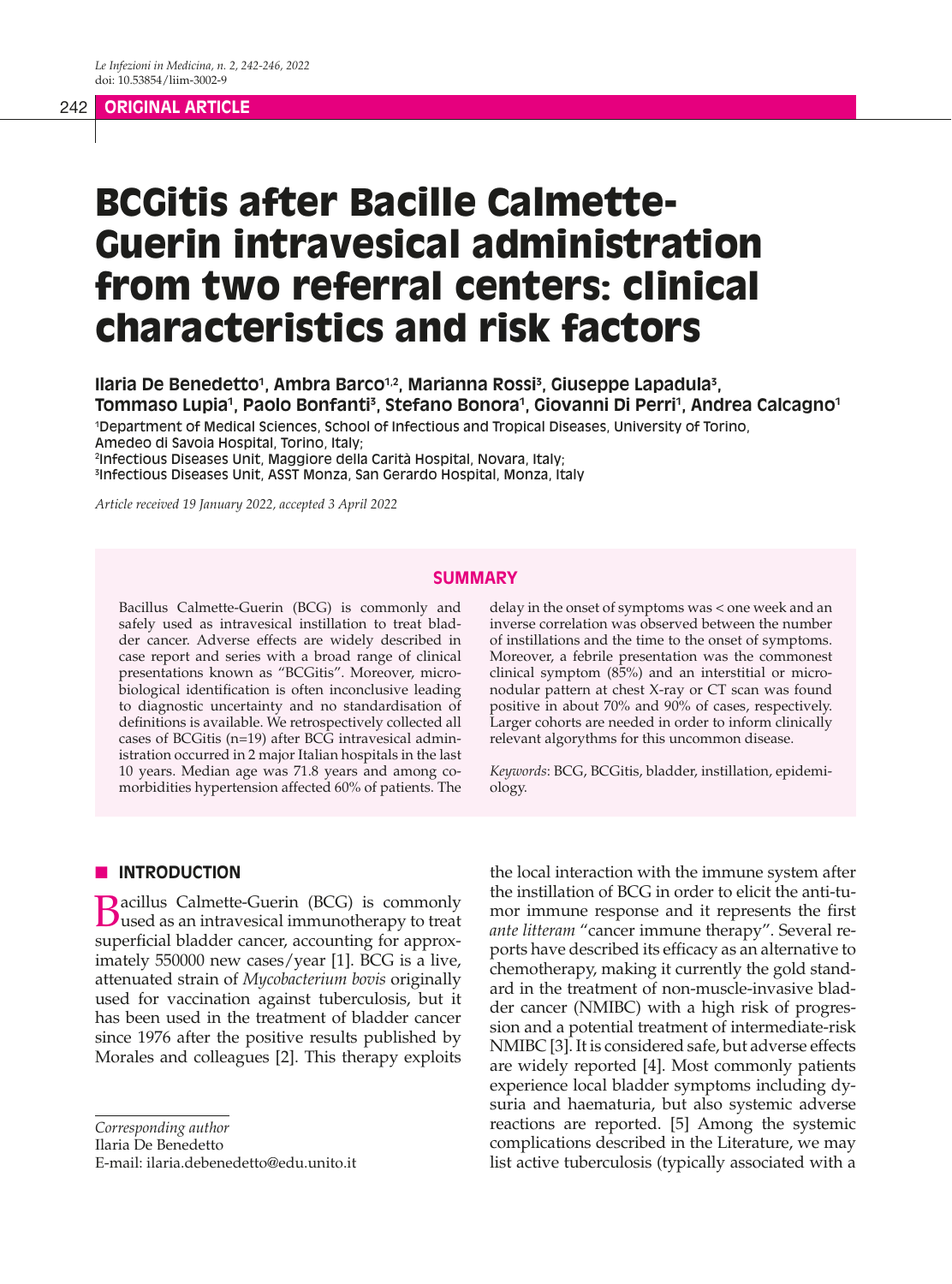miliary pattern), BCG sepsis, hepatitis, nephritis, meningitis, arthritis, osteomyelitis and also the hypothesis that BCGitis might be due to a systemic immune reaction in place of a direct mycobacterial pathogenic effect has been proposed.

There are several case reports describing complications after BCG instillation and a few case series, the last one published in 2021 in Italy [3, 6-12]. In addition to the broad range of clinical presentations, the difficulty in obtaining direct microbiological demonstration of the mycobacterium and the lack of indirect diagnostic tests lead to diagnostic uncertainty and under reporting. Moreover, to date no standardisation of definitions is available averting the possibility to confront different retrospective series and to design future prospective studies. For these reasons, we decided to propose a new operational diagnostic criteria classification and to collect all confirmed or suspected cases of BCGitis after BCG intravesical administration occurred in 2 major Italian hospitals in the last 10 years.

# **PATIENTS AND METHODS**

We retrospectively collected all confirmed or suspected cases of mycobacterial infection observed after BCG intravesical administration from 1<sup>st</sup> January 2008 to 31st December 2017 in two Infectious Diseases Centers in Northern Italy ("Amedeo di Savoia Hospital", University of Torino, Torino and "San Gerardo Hospital", ASST Monza, Monza). The study was approved by both Institutions Ethical Committees.

Inclusion criteria were: age >18 years, at least one BCG intravesical administration received and at least one diagnostic criterion for BCGitis, defined as follow:

- 1) persisting fever, dyspnea or cough after other causes exclusion OR persisting fever, dyspnea or cough with positive response to antimicobacterial treatment (possible BCGitis);
- 2) suggestive chest X ray or CT scan AND positive smear for alcohol-acid fast bacilli on sputum or bronco-alveolar lavage (likely BCGitis);
- 3) positive blood or bronco-alveolar lavage cultures for *Mycobacterium bovis* (confirmed BCGitis).

Data collection from clinical records included: demographic information (age, gender, ethnicity), co-morbidities, bladder carcinoma stage according to both WHO (high or low grade) and TNM scoring system (T1: non-invasive, T2-T3-T4: invasive), use of urinary catheter for BCG administration, previous chemotherapies, number of BCG instillations, delay in symptoms onset from last BCG instillation, clinical symptoms of BCGitis (fever, cough, dyspnea, other), chest X ray and CT scan pattern, laboratory findings including full blood count and liver (total and direct bilirubin, aspartate and alanine transaminase, gamma-glutamyl transferase, alkaline phosphatase) and kidney function (EGFR, creatinine), microbiological data (polymerase chain reaction on sputum and bronchoalveolar lavage; sputum and bronchoalveolar lavage smear for acid-alcohol-fast bacilli; blood and bronchoalveolar lavage cultures for *M. bovis*), treatment of BCGitis and outcome.

For descriptive analysis, continuous variables were summarized as median and inter-quartile range (IQR) while categorical variables were described as frequencies and percentages; non-parametric tests were used for correlations. Statistical analyses were conducted by IBM, SPSS software package ver. 26.0 (Chicago, IL, USA).

# **n RESULTS**

We identified 19 male patients between 2010 and 2019: median age was 71.8 years (67.5-80.0) and seventeen (89.5%) were of European ancestry. Several co-morbidities were recorded with the most prevalent being hypertension (10/17), diabetes/ glucose intolerance (6/17), COPD (4/17), ischemic heart disease (4/17) and occlusive peripheral arterial disease (4/17). Urinary catheters were used by 2 participants (10.5%). Bladder carcinoma stage was high-grade in 14/17 (82.3%) with 12/15 (80%) having a T (of TNM scoring system) above 1.

Patients had received a median of 7 (4-10) intravesical BCG instillations. Symptoms appeared within one day after the last BCG instillation in the majority of individuals with two having a delayed onset (one at 5 and one at 7 days). An inverse correlation was observed between the number of instillation and the time to the onset of symptoms: the more the quicker (rho=-0.785, p=0.01) (Figure 1 and Table 1).

At clinical presentation patients presented with fever (84.2%), urinary symptoms (26.3%), dyspnea (21.1%) and cough (10.5%) plus individual non-specific symptoms (chills, arthralgia, confusion). Chest X-ray and CT-scan revealed an inter-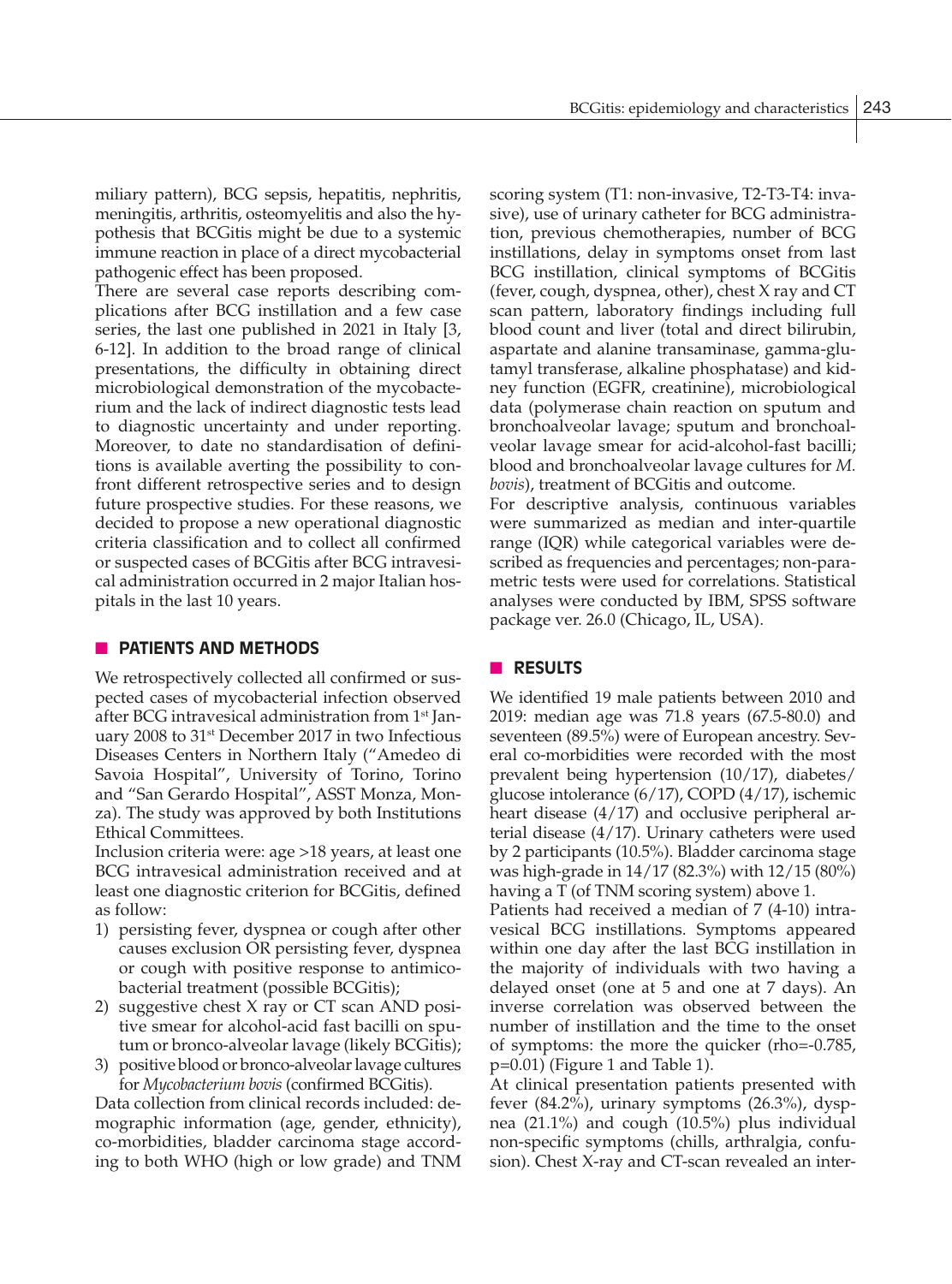

**Figure 1** - Inverse correlation between the number of instillation and the time to the onset of symptoms (rho=-0.785, p=0.01).

**Table 1** - Characteristics of the study population (N=19).

|                                                                                                                                                 | $N$ (%) or median<br>(IQR)                                          |
|-------------------------------------------------------------------------------------------------------------------------------------------------|---------------------------------------------------------------------|
| Age                                                                                                                                             | 71.8 (67.5-80.0)                                                    |
| European ancestry                                                                                                                               | 17/19(89.5)                                                         |
| Comorbidities<br>Hypertension<br>Diabetes/glucose intolerance<br><b>COPD</b><br>Ischemic heart disease<br>Occlusive peripheral arterial disease | 10/17(58.8)<br>6/17(35.2)<br>4/17(23.5)<br>4/17(23.5)<br>4/17(23.5) |
| Urinary catheter use                                                                                                                            | 2(10.5)                                                             |
| Bladder carcinoma stage<br>High-grade (WHO stage)<br>$T > 1$ (TNM scoring system)                                                               | 14/17(82.3)<br>12/15(80.0)                                          |
| Intravesical BCG instillations                                                                                                                  | $7(4-10)$                                                           |
| Clinical symptoms at onset<br>Fever<br>Urinary symptoms<br>Dyspnea<br>Cough                                                                     | 16/19(84.2)<br>5/19(26.3)<br>4/19(21.1)<br>2/19(10.5)               |
| Interstitial or micronodular pattern<br>Chest X-ray<br>Chest CT-scan                                                                            | 12/17(70.6)<br>16/18(88.9)                                          |
| Organ involvement<br>Pulmonary<br>Disseminated (including lungs)                                                                                | 13/19(68.4)<br>5/19(26.3)                                           |
| Treatment including<br>Rifampicin<br>Isoniazid<br>Ethambutol<br>Moxifloxacin                                                                    | 18/18(100)<br>17/18(94.4)<br>16/18(88.9)<br>7/18(38.9)              |
| Clinical response after 6 months follow-up                                                                                                      | 8/9(88.9)                                                           |

stitial or micronodular pattern in 12/17 (70.6%) and 16/18 (88.9%) patients. One patient had a negative chest CT-scan the day symptoms started but a nodular pattern was observed 14 days afterwards (Figure 2).

The majority of participants had either pulmonary (13, 68.4%) or disseminated (including lungs involvement, 5, 26.3%); one patient had uniquely a urinary involvement (with a pelvic abscess). Laboratory investigations were within the range of normality with the exception of moderately elevated liver function tests: aspartate and alanine transaminase were 46 (25-100) IU/L and 53 (40-80) IU/L. A diagnosis of likely BCGitis was made without identification of BCG either on respiratory or blood samples. Antimycobacterial treatment was started in all but one participant and included rifampicin (18, 100%), isoniazid (17, 94.4%), ethambutol (16, 88.9%) and moxifloxacin (7, 38.9%). An initial clinical response was observed in all patients with 6 months outcome available in 9 (8 cured, 1 relapse). The patient who relapsed was immunocompetent and received a dose of 600 mg of rifampicin (body weight 75 kg; 8 mg/kg), isoniazid 300 mg and ethambutol 1200 mg. Self-reported treatment adherence were adequate and no malabsorption was recorded. Even though major and moderate drug-drug interactions are described among rifampicin and concomitant medications such as amiodaron, simvastatin and omeprazole, these are not known to decrease rifampicin plasmatic levels. Moreover, no further instillation was administered after BCGitis onset.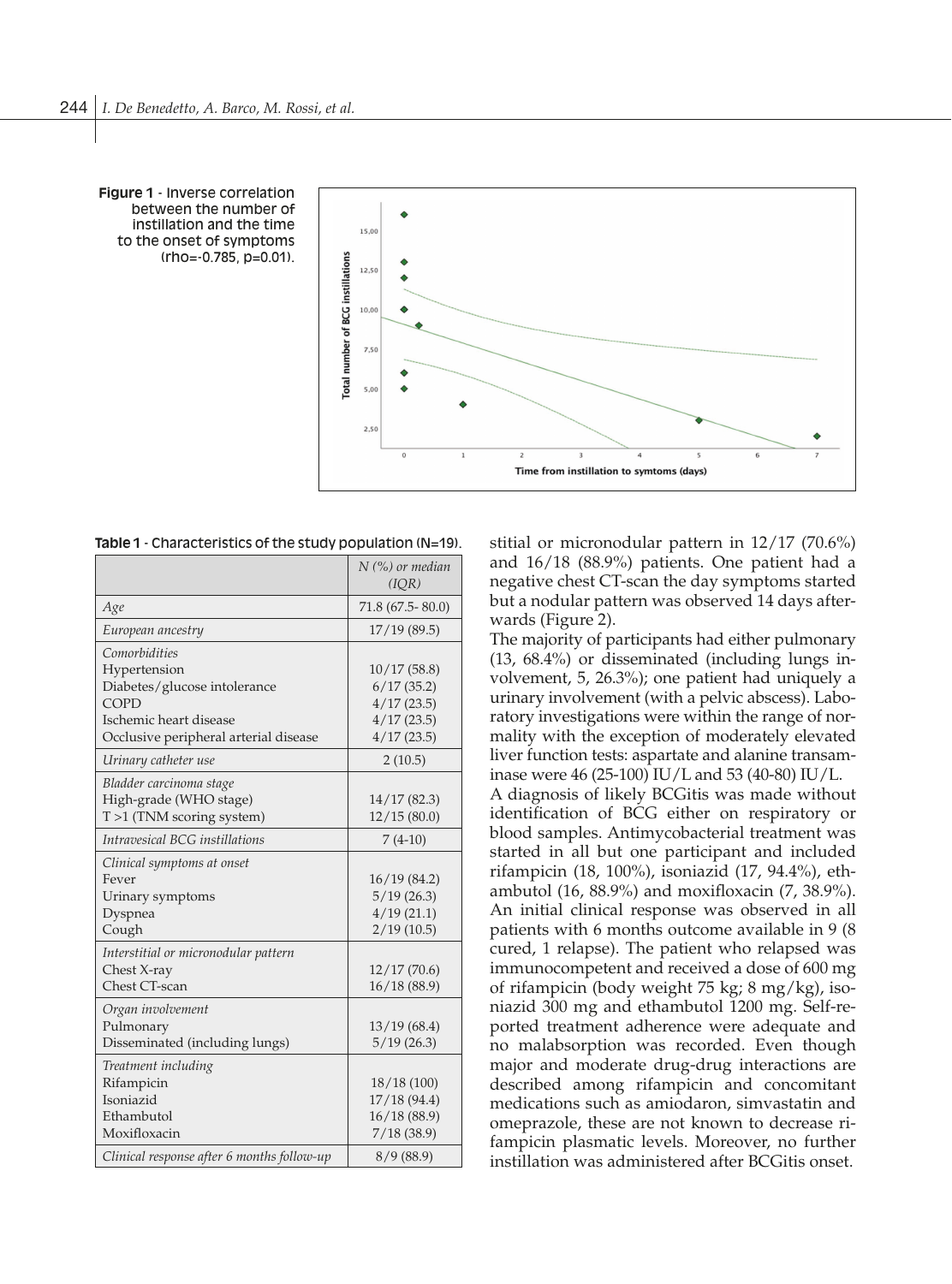



## **n** DISCUSSION

We presented 19 cases of likely BCGitis describing one of the largest case series to date. Nevertheless, a significant limitation of our and other studies on this subject is represented by the relatively rareness of the event "BCGitis" thus preventing a robust assessment of risk factors and prognosis. In our study, the majority of patients with BCGitis were elderly with a median age over 70 years old. Among comorbidities, none of them was particularly prevalent a part of hypertension that affected almost the 60% of patients. Even though previous case reports had identified the traumatic use of urinary catheter as a possible risk factor to develop BCGitis after intravesical instillations, we did not confirm this finding since only 10% of our participants were using this device [6-12]. On the other hand, since our small cohort is retrospective, we are not able to recall if any traumatic catheterization occurred in the rest of the population who did not permanently wear a urinary catheter. Nonetheless, the role of intravesical traumatism and consequent mucosal disruption might still represent a potential risk factor in the development of BCG dissemination. In fact, we found that the vast majority showed a high-grade tumor according to WHO classification and at the same time higher T than 1 according to TNM classification. This high local invasiveness might cause a damage in the bladder mucosa accounting for a higher risk of BCG systemic spread through the blood stream.

Interestingly, in our case series the delay in the onset of symptoms was very short, less than one week, and an inverse correlation was observed between the number of instillations and the time to the onset of symptoms. This finding, taken together with the absence of microbiological isolates in our population, might support the hypothesis of a hypersensitivity reaction at the base of the pathogenesis and clinical presentation of BCGitis, over the hypothesis of a reactivation of the inactivated strain of BCG. Nevertheless, the latency from the onset of symptoms to a clinically relevant syndrome including a radiological correlate might last up to 14 days, as our case might suggest with a negative chest CT-scan the day symptoms started but a nodular pattern observed 14 days afterwards (Figure 1). Even though no case